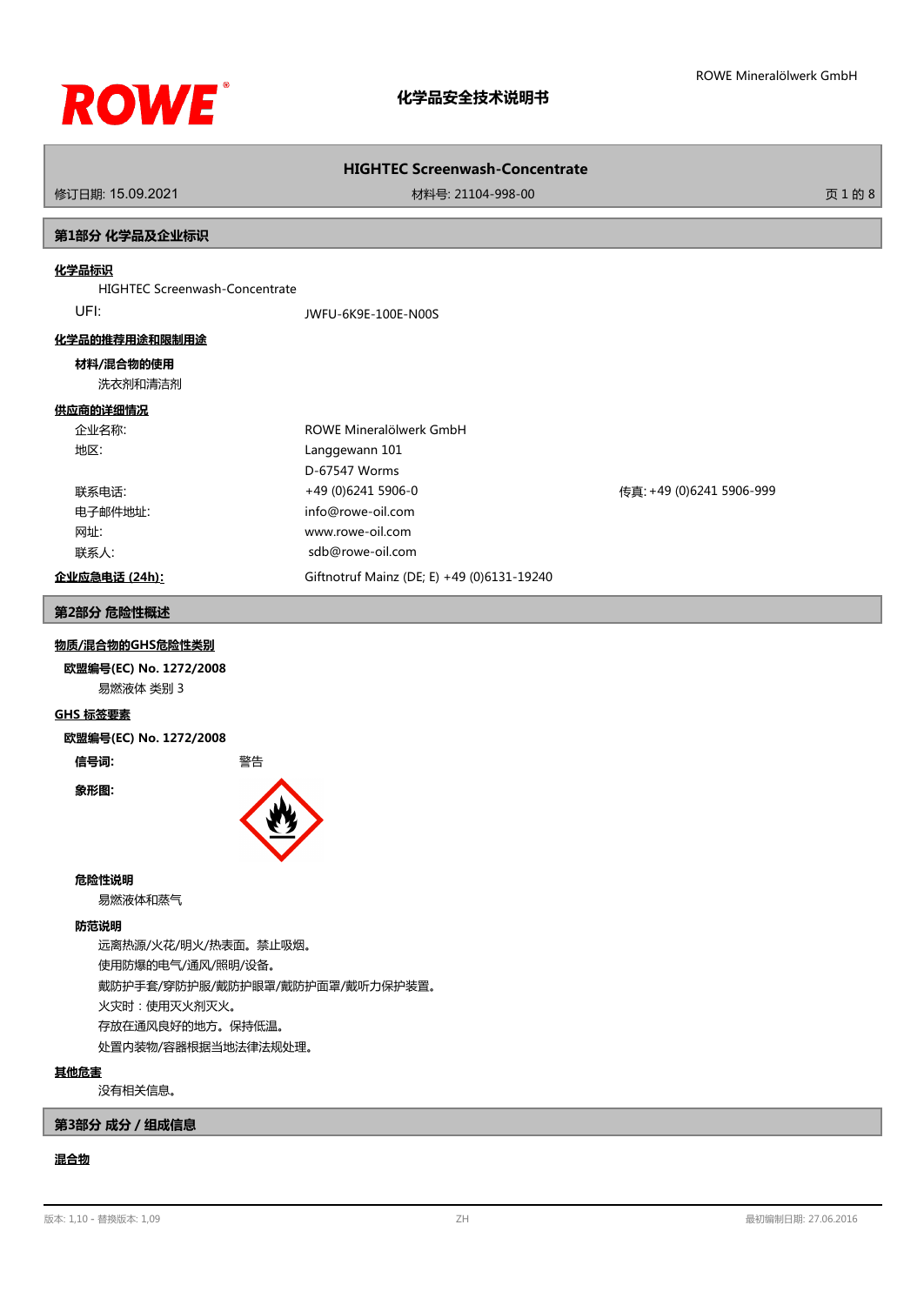作为<br>1998年12月20日 12:09:2021 12:09:2021 12:09:2021 12:09:00 12:00:00 12:00:00 12:00:00 12:00:00 12:00:00 12:00:00 页 2 的 8

## **危险的成分**

| .              |            |            |
|----------------|------------|------------|
| CAS号           | 化学品名称      | 数量         |
| $64 - 17 - 5$  | 乙醇<br>'乙醇, | $50 - 55%$ |
| $107 - 21 - 1$ | 乙二醇        | $1 - 5%$   |

## H和EUH句话的原文是: 见下节16 。

| SCL, M-因子和/或ATE |                  |                                                              |             |
|-----------------|------------------|--------------------------------------------------------------|-------------|
| CAS号            | IEC号             | 化学品名称                                                        | 数量          |
|                 | ISCL,M-因子和/或ATE  |                                                              |             |
| 64-17-5         | 1200-578-6       | 乙醇,乙醇                                                        | $50 - 55$ % |
|                 |                  | 吸入:半致死浓度(LC50 )= 95,6 mg/l (蒸汽); 经口:半致死剂量(LD50 )= 6200 mg/kg |             |
| $107 - 21 - 1$  | $1203 - 473 - 3$ | 乙二醇                                                          | $1 - 5%$    |
|                 |                  | 经皮: 半致死剂量(LD50) = 10600 mg/kg; 经口: 急性毒性估计值 = 500 mg/kg       |             |

# **第4部分 急救措施**

#### **有关急救措施的描述**

#### **若吸入**

提供新鲜空气。

## **若皮肤接触**

用很多水清洗。 脱掉沾染的衣服,清洗后方可重新使用。

#### **若眼睛接触**

立刻小心且彻底的用洗眼设备或用水冲洗眼睛。

#### **若食入**

立刻漱口,喝1杯水。

## **最重要的症状和健康影响**

没有相关信息。

### **对医生的特别提示**

症状处理。

# **第5部分 消防措施**

# **灭火介质**

**适合的灭火剂**

喷水雾、 二氧化碳 (CO2)、 泡沫、 灭火粉末。

#### **特别危险性**

可燃的。 蒸汽可能结合空气形成一种具爆炸性的混合物。

## **消防人员的特殊保护设备和防范措施**

火灾时: 使用不受周围空气影响的呼吸防护器。

#### **其他资料**

为了保护人员和冷却容器,在危险区域请使用喷水柱。 分开收集受污染的灭火水。切勿使其流入排水管道或地

表水域。

#### **第6部分 泄漏应急处理**

# **作业人员防护措施、防护装备和应急处置程序**

### **一般提示**

切断所有火源。 提供足够的通风。

# **环境保护措施**

别让产品未经控制就进入环境。 火灾时可能爆炸。

# **泄漏化学品的收容、清除方法及所使用的处置材料**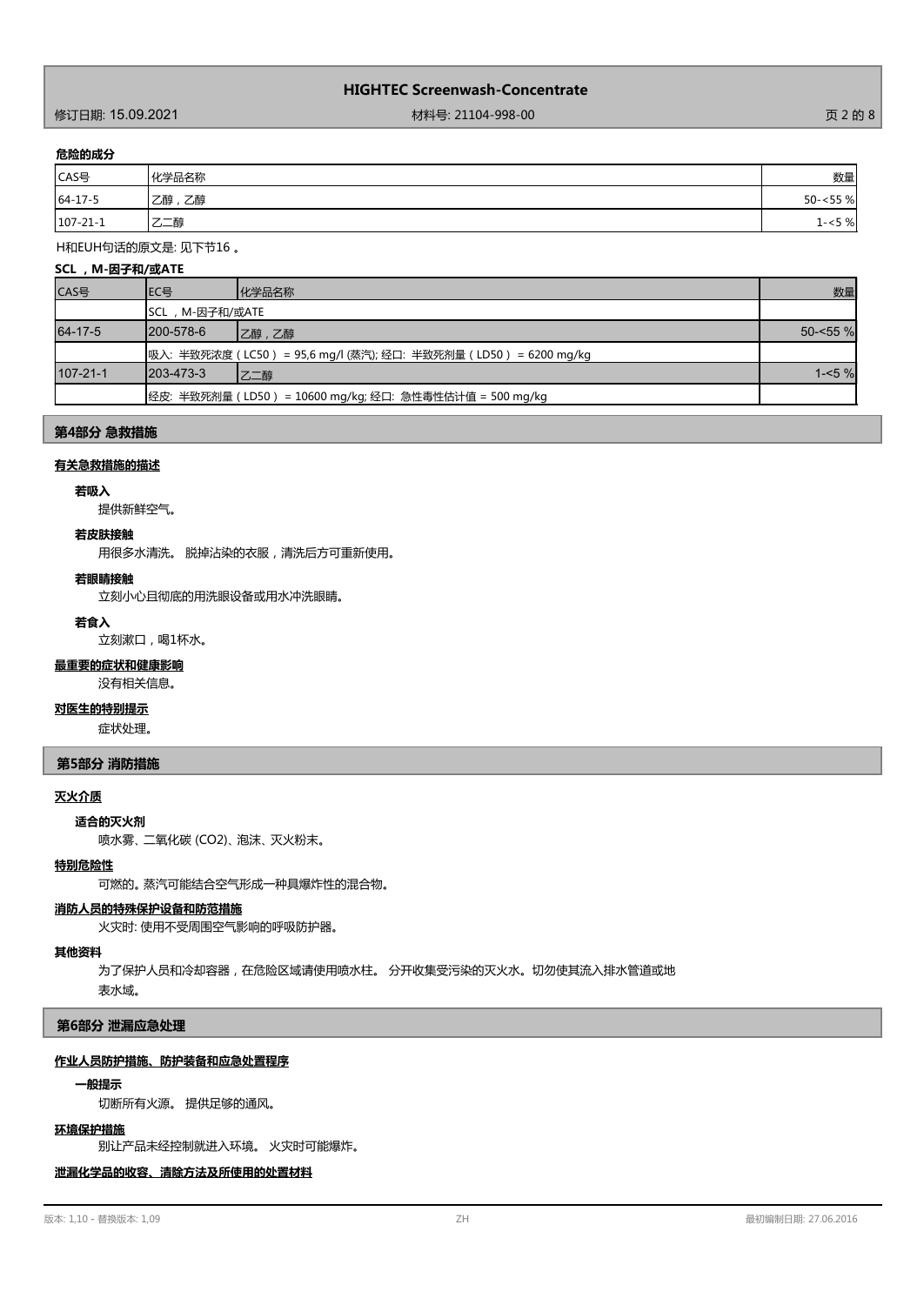# 修订日期: 15.09.2021 材料号: 21104-998-00 页 3 的 8

# **其他资料或数据**

用会吸收液体的材料(沙、硅藻土、酸粘合剂、通用粘合剂)吸取。 取出的材料根据清除那一章处理。

#### **参照其他章节**

安全处理: 见 段 7 个人防护装备: 见 段 8 垃圾处理: 见 段 13

### **第7部分 操作处置与储存**

# **操作注意事项**

#### **关于安全操作的提示**

不需要特别的预防措施。

#### **关于防火、防爆的提示**

使远离火源 - 勿吸烟。 采取防止静电措施。 蒸汽可能结合空气形成一种具爆炸性的混合物。

#### **针对一般职业卫生保健的提示**

脱掉沾染的衣服。 休息前和工作结束时请洗手。 在工作场所不饮食、不抽烟、不擤鼻涕。

### **安全储存的条件,包括任何不兼容性**

# **对存放空间和容器的要求**

容器密封好。 容器放置在阴凉、通风良好处。 远离热源、热表面、火花、明火和其他点火源。禁止吸烟。

#### **共同存放的提示**

不能跟以下物品一起储存: 氧化剂。 自燃或自热物质。

# **第8部分 接触控制和个体防护**

# **控制参数**

# **职业接触限值**

| 化学文摘号          | 组分名称                 | ppm  | mq/m3 | f/ml | 类型             | 标准来源                       |
|----------------|----------------------|------|-------|------|----------------|----------------------------|
| $64 - 17 - 5$  | <b>I</b> Ethanol     | 1000 |       |      | STEL (15 min)  | ACGIH-2020                 |
| $107 - 21 - 1$ | 乙二醇; Ethylene glycol |      | 20    |      | PC-TWA         | <b>GBZ</b><br>$2.1 - 2007$ |
|                |                      |      | 40    |      | <b>PC-STEL</b> | <b>GBZ</b><br>$2.1 - 2007$ |

# **工程控制方法**



# **保护和卫生措施**

#### **眼部/面部防护**

戴防护眼罩/戴防护面具。

## **手部防护**

处理化学工作材料时,只能戴带有CE认证标记含四位数检验号码的化学防护手套。 挑选抗化学药品的防护手套 时,必须视工作场所特性而定的危险物质浓度和数量而定。 最好向手套制造厂家询问清楚以上所提特殊用途的 手套之化学药品抵抗性。

#### **皮肤和身体防护**

防护服的使用。

#### **呼吸防护**

在通风不足的情况下 戴呼吸防护装置。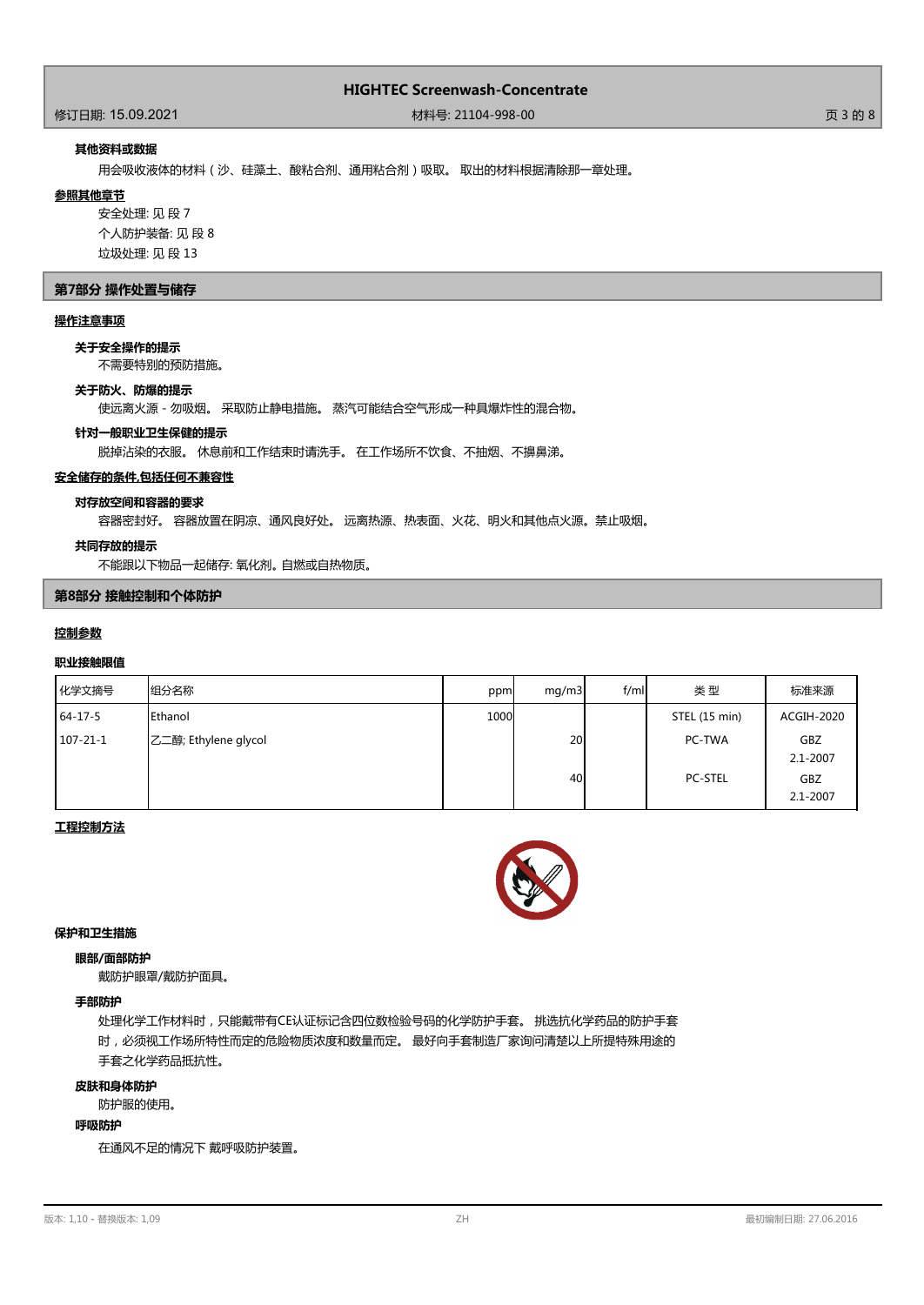# 作为<br>1998年第2020年第2021 12:09:2021 12:09:2021 12:09:20:00 12:00:00 12:00:00 12:00:00 12:00:00 12:00:00:00:00:00:00:00

# **第9部分 理化特性**

| 聚合状态:<br>无色<br>颜色:<br>气味:<br>酒精<br>测试标准<br>物理状态变化<br>熔点/凝固点:<br>没有界定<br>$~\sim$ 78 °C<br>沸点或初始沸点和沸腾范围:<br>~ 26 °C DIN EN ISO 13736<br>闪点:<br>易燃性<br>不适用<br>固体的/液体的:<br>气体:<br>不适用<br>爆炸性特性<br>本产品不: 有爆炸危险的。<br>没有界定<br>爆炸下限:<br>爆炸上限:<br>没有界定<br>自燃温度<br>不适用<br>固体:<br>不适用<br>气体:<br>没有界定<br>分解温度:<br>助燃特性 |
|------------------------------------------------------------------------------------------------------------------------------------------------------------------------------------------------------------------------------------------------------------------------------------------------------------|
|                                                                                                                                                                                                                                                                                                            |
|                                                                                                                                                                                                                                                                                                            |
|                                                                                                                                                                                                                                                                                                            |
|                                                                                                                                                                                                                                                                                                            |
|                                                                                                                                                                                                                                                                                                            |
|                                                                                                                                                                                                                                                                                                            |
|                                                                                                                                                                                                                                                                                                            |
|                                                                                                                                                                                                                                                                                                            |
|                                                                                                                                                                                                                                                                                                            |
|                                                                                                                                                                                                                                                                                                            |
|                                                                                                                                                                                                                                                                                                            |
|                                                                                                                                                                                                                                                                                                            |
|                                                                                                                                                                                                                                                                                                            |
|                                                                                                                                                                                                                                                                                                            |
|                                                                                                                                                                                                                                                                                                            |
|                                                                                                                                                                                                                                                                                                            |
|                                                                                                                                                                                                                                                                                                            |
|                                                                                                                                                                                                                                                                                                            |
|                                                                                                                                                                                                                                                                                                            |
|                                                                                                                                                                                                                                                                                                            |
| 本产品不:助燃的。                                                                                                                                                                                                                                                                                                  |
| 没有界定 DIN 51369<br>pH值:                                                                                                                                                                                                                                                                                     |
| 完全混溶<br>水溶性:                                                                                                                                                                                                                                                                                               |
| 在其它溶剂中的溶解度                                                                                                                                                                                                                                                                                                 |
| 没有界定                                                                                                                                                                                                                                                                                                       |
| 没有界定<br>正辛醇-水分配系数:                                                                                                                                                                                                                                                                                         |
| 没有界定<br>蒸汽压力:                                                                                                                                                                                                                                                                                              |
| ~ $0,907$ g/cm <sup>3</sup><br>相对密度:                                                                                                                                                                                                                                                                       |
| 相对蒸汽密度:<br>没有界定                                                                                                                                                                                                                                                                                            |
| 其他资料或数据                                                                                                                                                                                                                                                                                                    |
| 其他安全特性                                                                                                                                                                                                                                                                                                     |
| 固体:<br>没有界定                                                                                                                                                                                                                                                                                                |
| 没有界定<br>蒸发速率:                                                                                                                                                                                                                                                                                              |

# **其他资料**

# **第10部分 稳定性和反应性**

# **反应性**

可燃的。

# **稳定性**

该产品在正常室温存储时是稳定。

# **危险反应**

无已知的危险反应。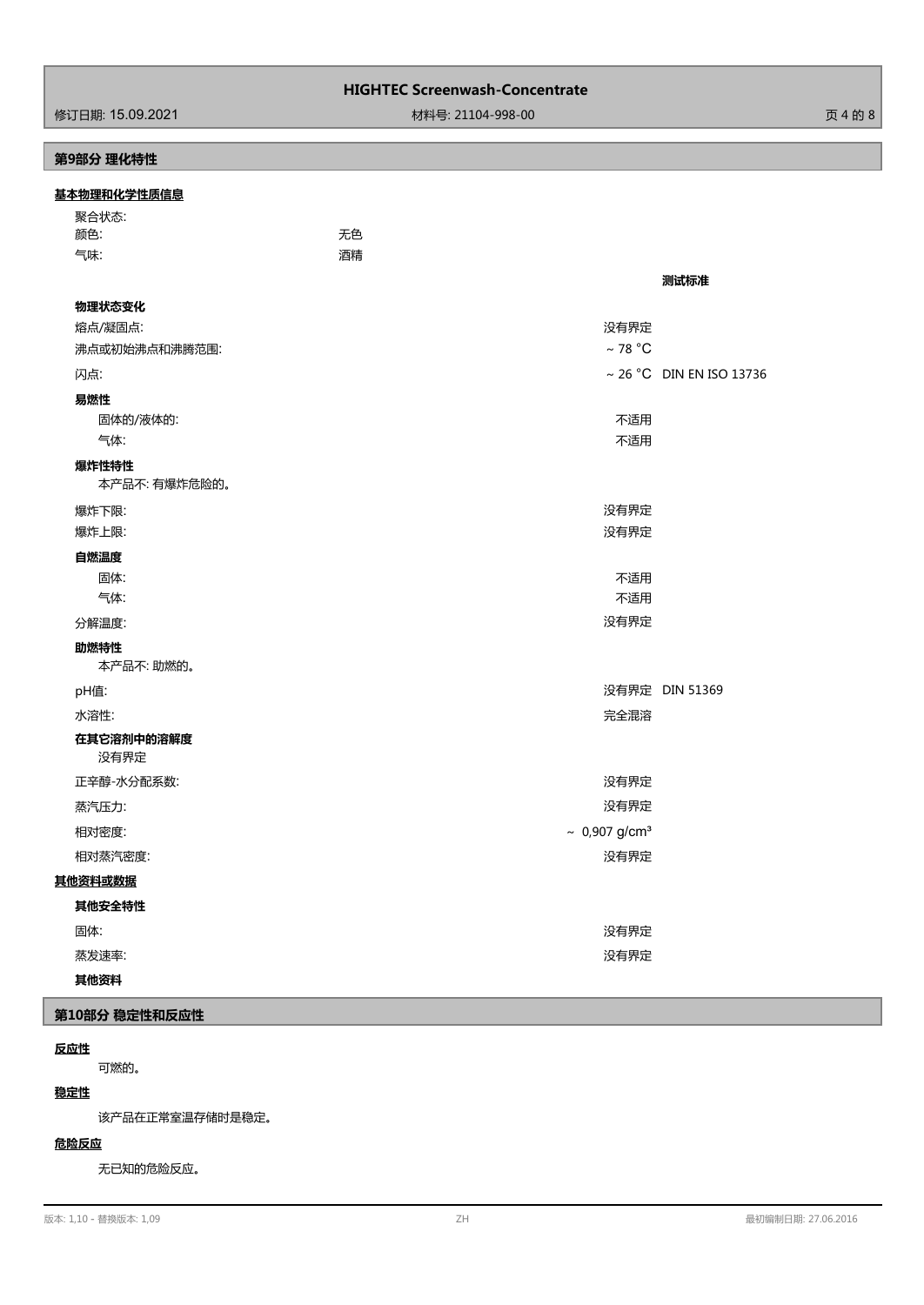# **避免接触的条件**

远离热源(如热表面)、火花和明火。 蒸汽可能结合空气形成一种具爆炸性的混合物。

#### **禁配物**

没有相关信息。

## **危险的分解产物**

无已知的危险分解产物。

# **第11部分 毒理学信息**

# **急性毒性**

# **急性毒性**

| CAS号           | 化学品名称       |                                |    |               |    |
|----------------|-------------|--------------------------------|----|---------------|----|
|                | 曝光途径        | 剂量                             | 种类 | 来源            | 方法 |
| $64 - 17 - 5$  | 乙醇,乙醇       |                                |    |               |    |
|                | 口服          | 半致死剂量 (LD50)<br>6200<br>mg/kg  | 老鼠 | <b>IUCLID</b> |    |
|                | 吸入 (4 h) 蒸汽 | 半致死浓度 (LC50)<br>95,6<br>mg/l   | 老鼠 | <b>RTECS</b>  |    |
| $107 - 21 - 1$ | 乙二醇         |                                |    |               |    |
|                | 口服          | 急性毒性估计值<br>500<br>mg/kg        |    |               |    |
|                | 皮肤吸收        | 半致死剂量 (LD50)<br>10600<br>mg/kg | 兔子 | <b>GESTIS</b> |    |

# **第12部分 生态学信息**

# **生态毒性**

本产品不: 生态毒性。

| CAS号           | 化学品名称                   |                                         |                                         |               |    |
|----------------|-------------------------|-----------------------------------------|-----------------------------------------|---------------|----|
|                | 溶液毒性                    | 剂量                                      | [h]   [d] <sub>种类</sub>                 | 来源            | 方法 |
| $64 - 17 - 5$  | 乙醇,乙醇                   |                                         |                                         |               |    |
|                | 对甲壳类动物有慢<br>性 (长期)毒性    | $9268 -$<br><b>EC50</b><br>14221 mg/l   | 48 h Daphnia magna                      | <b>IUCLID</b> |    |
| $107 - 21 - 1$ | 乙二醇                     |                                         |                                         |               |    |
|                | 鱼类急性 (短期)毒性             | 半致死浓<br>度(LC50)<br>18500<br>mg/l        | 96 hOncorhynchus<br>mykiss (彩虹鳟鱼)       |               |    |
|                | 对水生藻类和蓝藻具有<br>急性 (短期)毒性 | 6500-<br>ErC <sub>50</sub><br>7500 mg/l | 96 hlPseudokirchneriella<br>subcapitata |               |    |
|                | 对甲壳类动物有慢<br>性 (长期)毒性    | <b>EC50</b><br>>10.000<br>mg/l          | 48 h Daphnia magna                      |               |    |

# **持久性和降解性**

本产品未经检验。

# **生物富集或生物积累性**

本产品未经检验。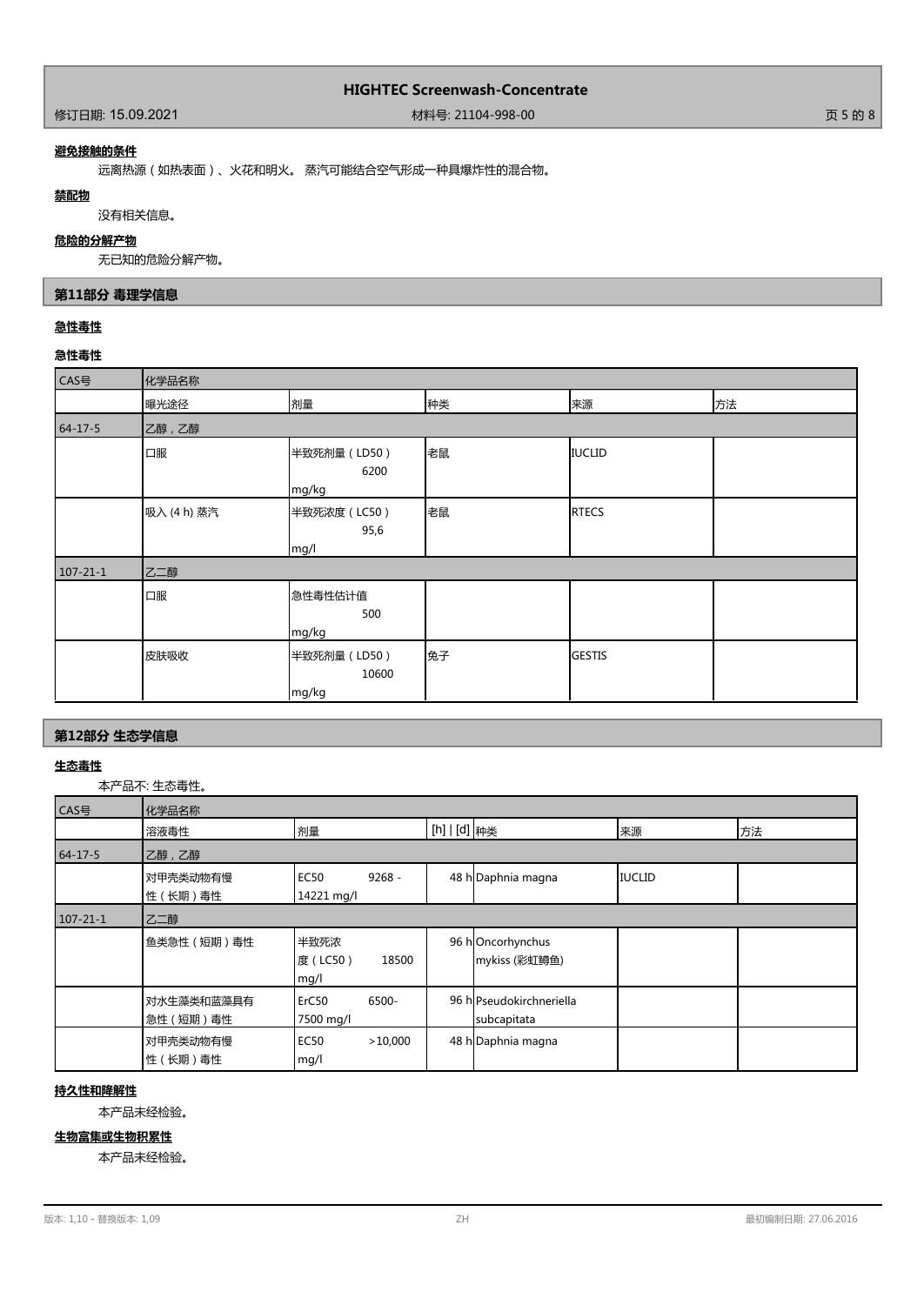作了<br>1988年11月20日 12:09:2021 12:09:2021 12:09:2021 12:09:00 12:00:00 12:00:00 12:00:00 12:00:00 12:00:00:00:00:00:00

# **辛醇/水分配系数**

| CAS号           | 化学品名称    | Log Pow |
|----------------|----------|---------|
| $64 - 17 - 5$  | 乙醇<br>乙醇 | $-0,31$ |
| $107 - 21 - 1$ | 乙二醇      | $-1,34$ |

# **土壤中的迁移性**

本产品未经检验。

#### **其他有害作用**

没有相关信息。

# **其他资料**

避免释放到环境中。

# **第13部分 废弃处置**

# **废弃物处置方法**

### **建议**

勿使之进入地下水或水域。 根据官署的规定处理废物。

# **受污染的容器和包装的处置方法**

用很多水清洗。 完全清空的包装材料可以回收再利用。

# **第14部分 运输信息**

| GB 12268-2012         |                                            |
|-----------------------|--------------------------------------------|
| <u>UN/ID号:</u>        | <b>UN 1987</b>                             |
| 正确的货品名称:              | 醇类,未另作规定的                                  |
| <u> 联合国危险性分类:</u>     | 3                                          |
| 包装类别:                 | III                                        |
| 危险标签:                 | 3                                          |
|                       |                                            |
| 海运 (IMDG)             |                                            |
| <u> UN号:</u>          | <b>UN 1987</b>                             |
| 联合国运输名称:              | ALCOHOLS, N.O.S. (ETHANOL (ETHYL ALCOHOL)) |
| 联合国危险性分类:             | 3                                          |
| 包装类别:                 | III                                        |
| 危险标签:                 | 3                                          |
|                       |                                            |
| 特殊规章:                 | 223, 274                                   |
| 有限量 (LQ):             | 5L                                         |
| 例外数量:                 | E1                                         |
| EmS 运输事故发生时的紧急处理方案:   | $F-E, S-D$                                 |
| 空运 (ICAO-TI/IATA-DGR) |                                            |
| <u> UN号:</u>          | <b>UN 1987</b>                             |
| 联合国运输名称:              | ALCOHOLS, N.O.S. (ETHANOL (ETHYL ALCOHOL)) |
| 联合国危险性分类:             | 3                                          |
| 包装类别:                 | Ш                                          |
| 危险标签:                 | 3                                          |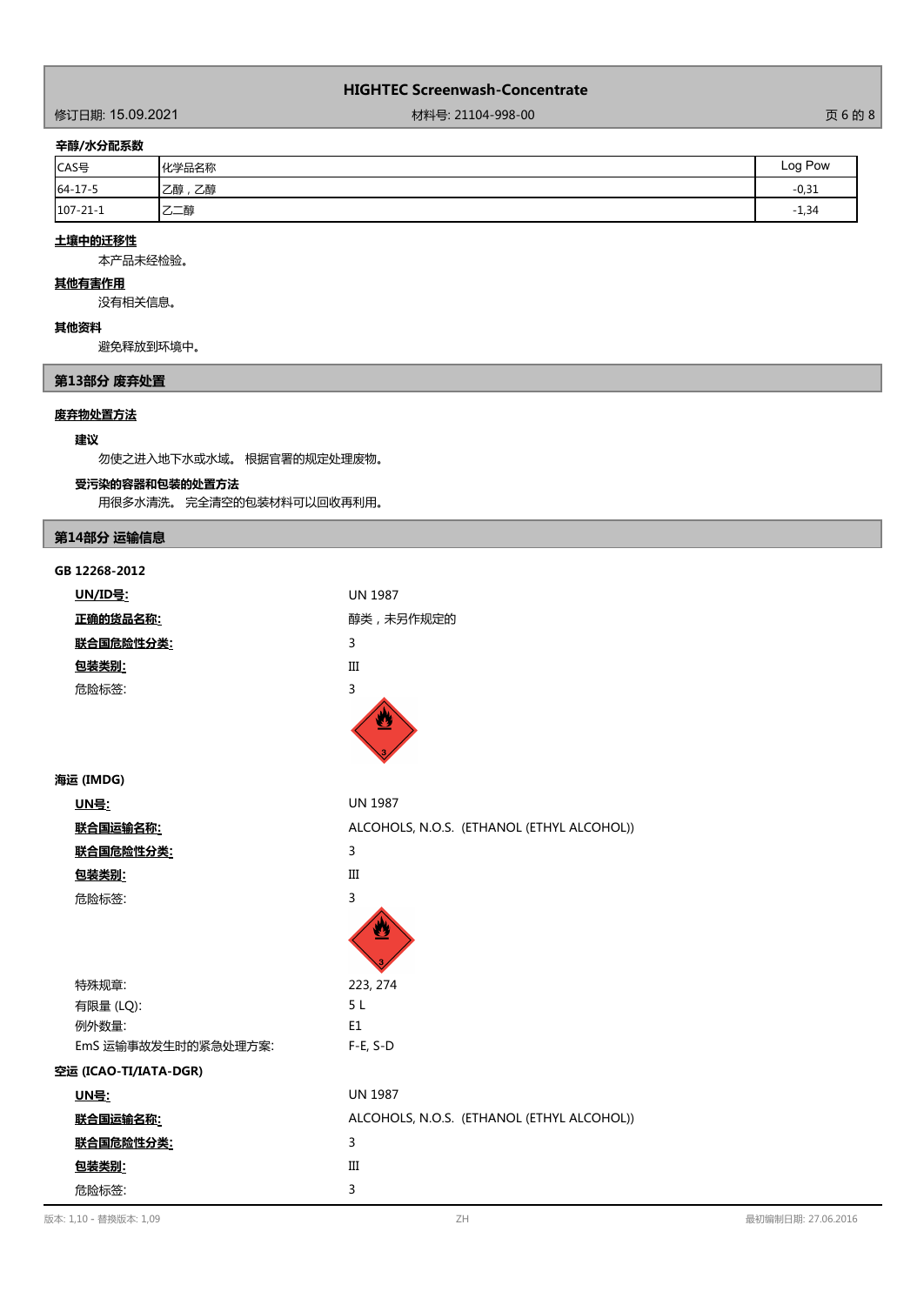|                   |                 | <b>HIGHTEC Screenwash-Concentrate</b> |         |
|-------------------|-----------------|---------------------------------------|---------|
| 修订日期: 15.09.2021  |                 | 材料号: 21104-998-00                     | 页 7 的 8 |
|                   | 啞               |                                       |         |
| 特殊规章:             | A3 A180         |                                       |         |
| 限量(LQ)客运:         | 10 <sub>L</sub> |                                       |         |
| Passenger LQ:     | Y344            |                                       |         |
| 例外数量:             | E1              |                                       |         |
| IATA - 包装要求 - 客运: |                 | 355                                   |         |
| IATA - 最大量 - 客运:  |                 | 60 L                                  |         |
| IATA - 包装要求 - 货运: |                 | 366                                   |         |
| IATA - 最大量 - 货运:  |                 | 220L                                  |         |
| 对环境的危害            |                 |                                       |         |
| 对环境有害的物质:         | 不               |                                       |         |

# **使用者特殊预防措施**

警告: 可燃液体。

# **大宗货物运输根据 MARPOL-公约 73/78 附录 II 和 IBC-Code**

不适用

#### **第15部分 法规信息**

# **化学品的安全、健康和环境条例**

#### **国家的规章**

聘用限制: 注意青少年工作保护法规定的工作限制。

## **第16部分 其他信息**

# **变更**

此技术说明书与之前的版本有所变更,变更部分位于: 3.

# **缩略语和首字母缩写**

ADR: Accord européen sur le transport des marchandises dangereuses par Route (European Agreement concerning the International Carriage of Dangerous Goods by Road) IMDG: International Maritime Code for Dangerous Goods IATA: International Air Transport Association GHS: Globally Harmonized System of Classification and Labelling of Chemicals EINECS: European Inventory of Existing Commercial Chemical Substances ELINCS: European List of Notified Chemical Substances CAS: Chemical Abstracts Service LC50: Lethal concentration, 50% LD50: Lethal dose, 50% CLP: Classification, labelling and Packaging REACH: Registration, Evaluation and Authorization of Chemicals GHS: Globally Harmonised System of Classification, Labelling and Packaging of Chemicals UN: United Nations DNEL: Derived No Effect Level DMEL: Derived Minimal Effect Level PNEC: Predicted No Effect Concentration ATE: Acute toxicity estimate LL50: Lethal loading, 50% EL50: Effect loading, 50% EC50: Effective Concentration 50% ErC50: Effective Concentration 50%, growth rate